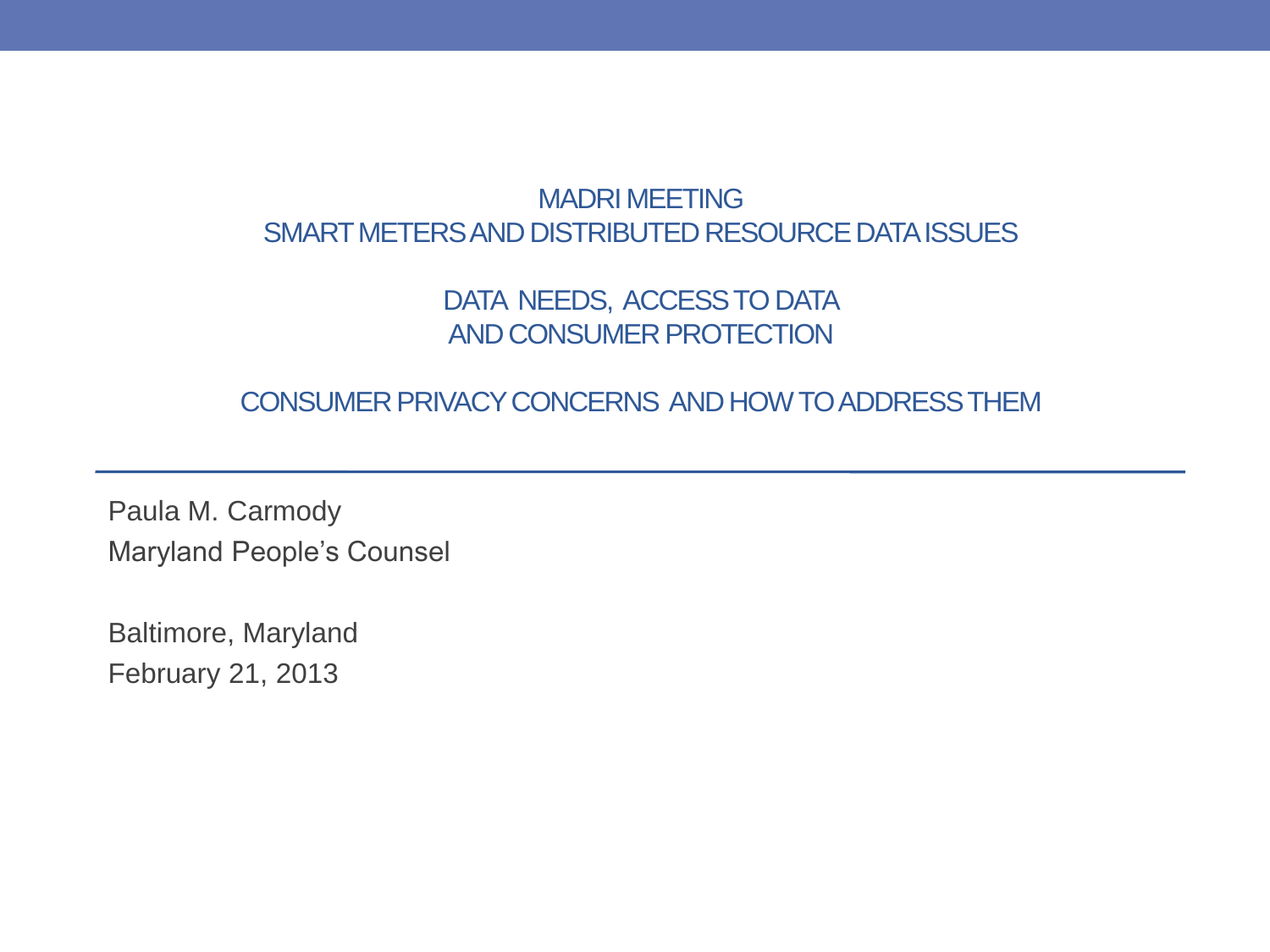## Consumer Concerns

- Smart grid and demand response initiatives have heightened 3rd party interest in customer information and data
- BUT consumers have concerns:
	- Utility protection of personal information and data
	- Customer control of 3<sup>rd</sup> party access to personal information and data
	- Customer right to access own data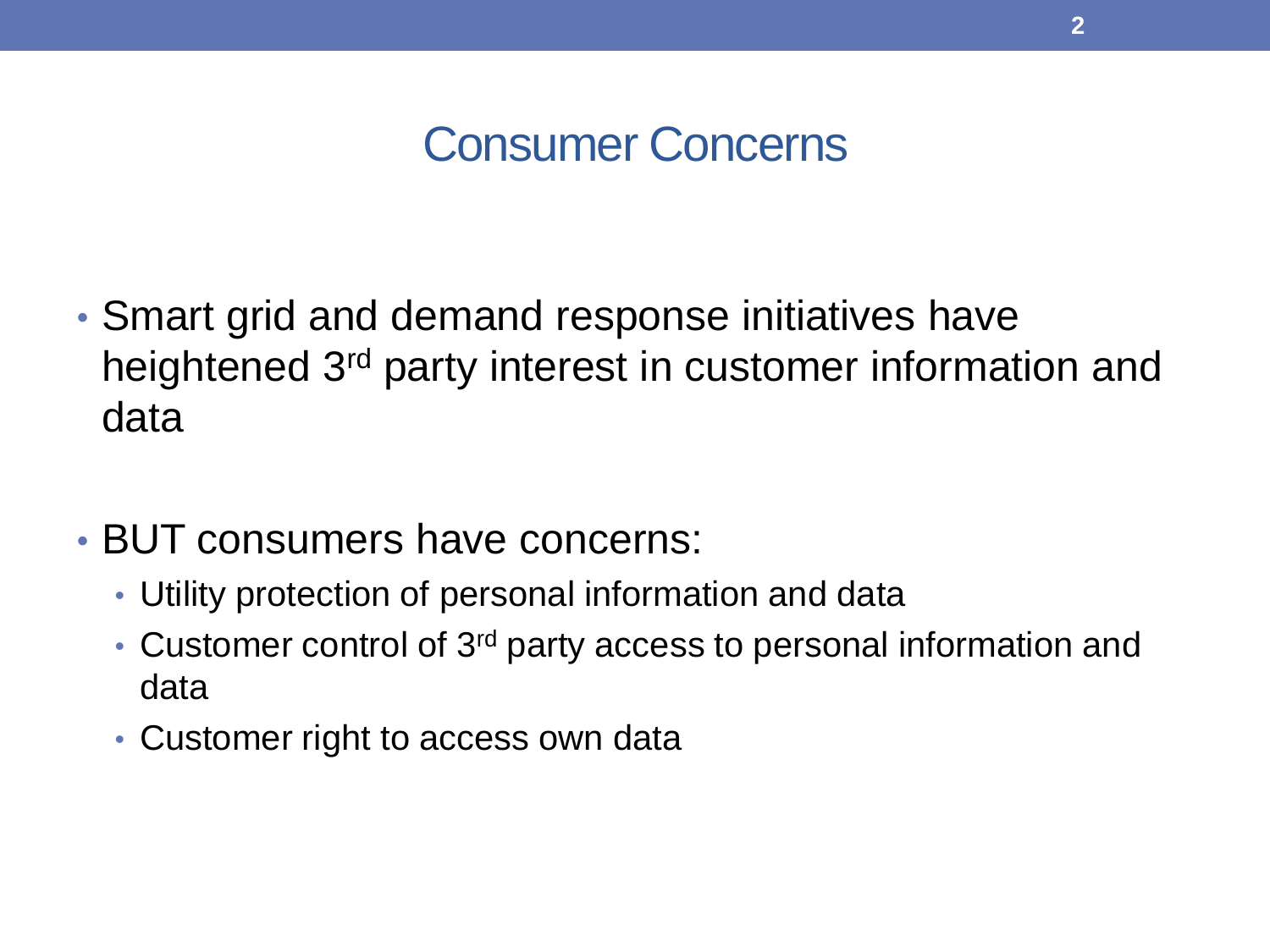Consumer Concerns

## Personal Information and Data Privacy is important to consumers!!!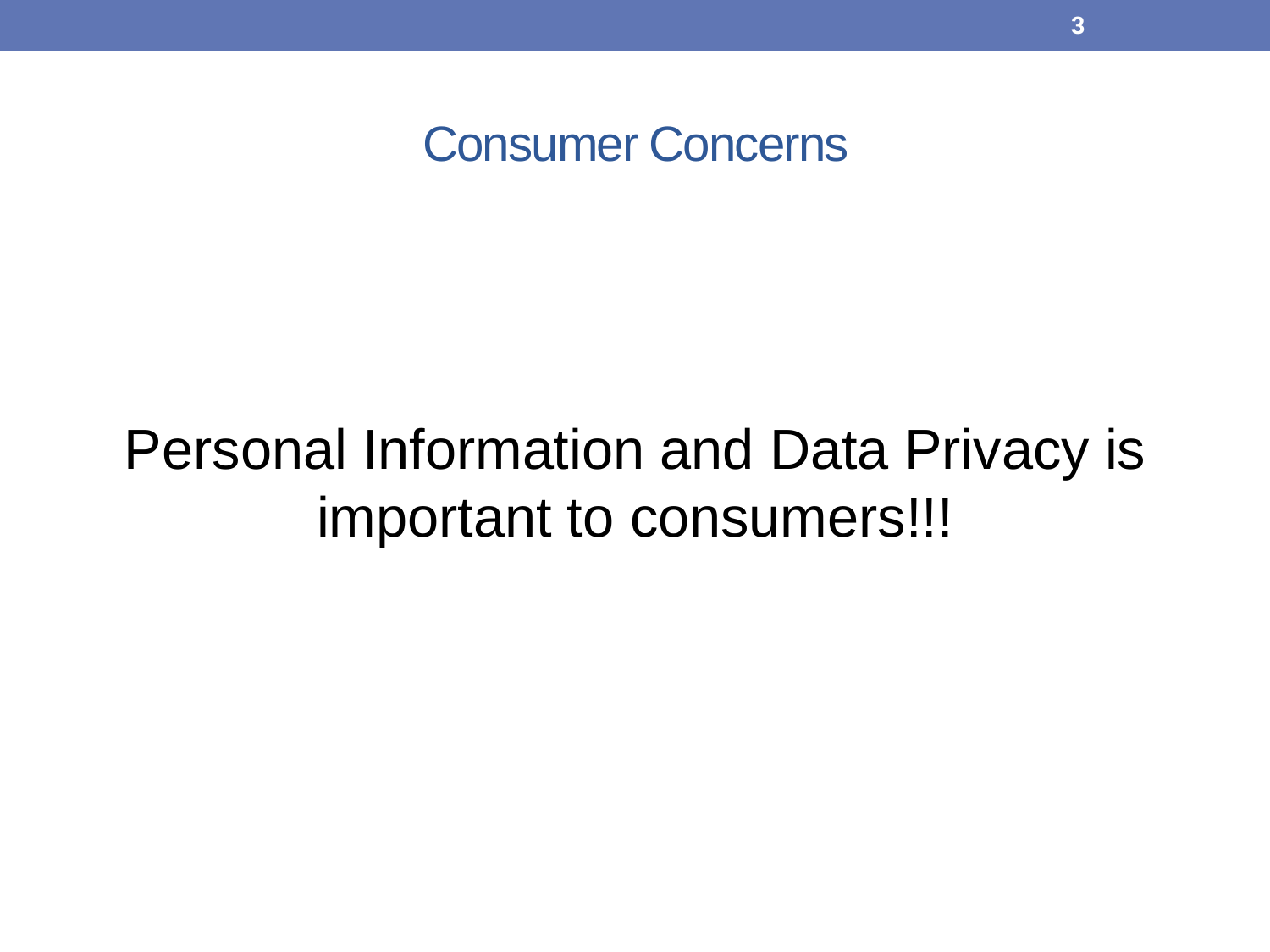## Consumer Information and Privacy: What are we talking about?

### • Confidential Data

- Personally Identifiable Information (PII)
	- Name, address, location, telephone, email address
	- Social security number (SSN)
	- Account number
	- Financial: Bank or credit card numbers; credit check info
	- Unique digital networking information (including Network/IP, LAN)
	- Any unique identifying information or data
- Energy Usage Data
- Anonymous Data (if it allows identification of customer)
- Non-Confidential Information
	- Aggregate Use Data
	- Public Data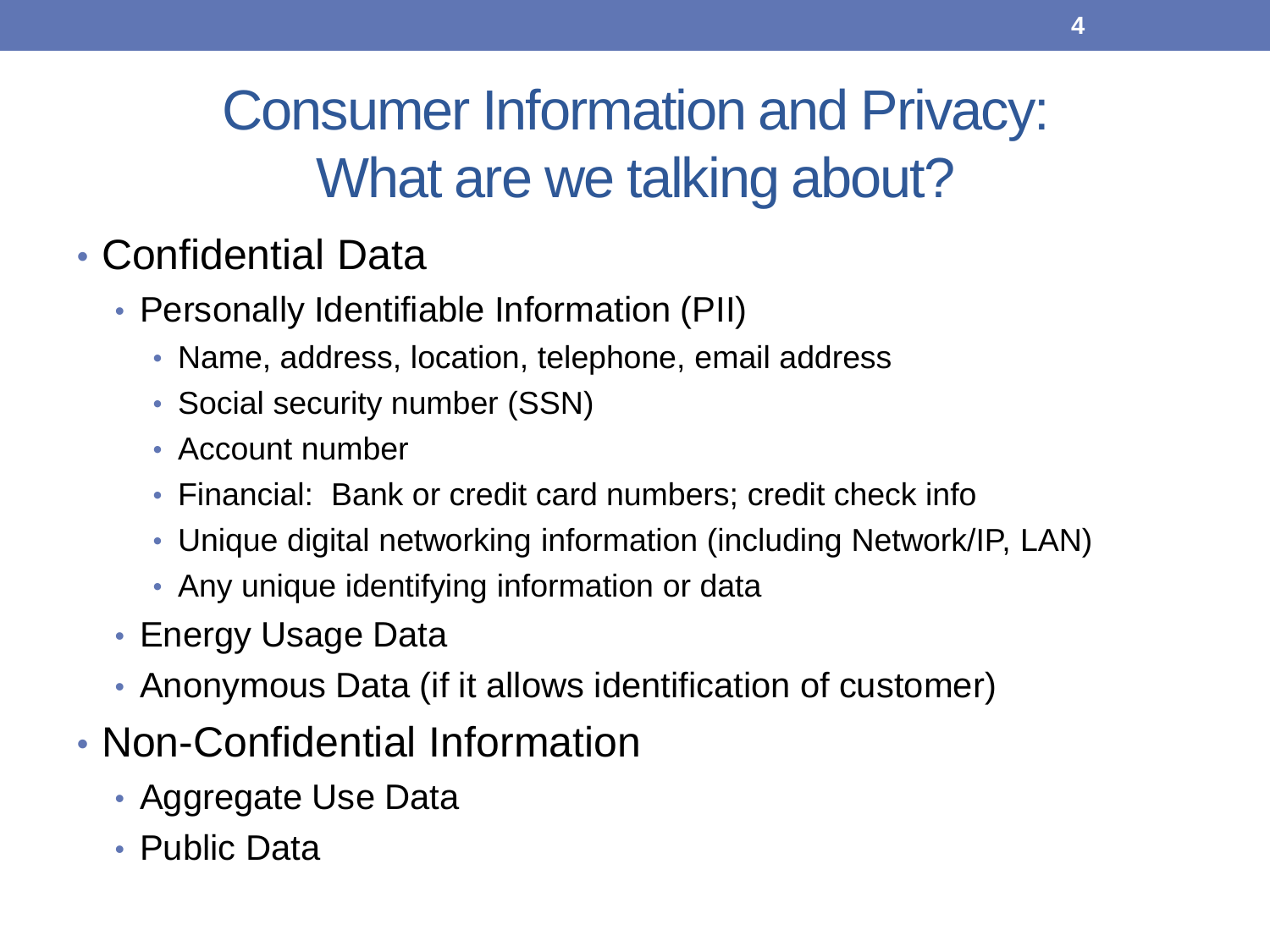#### Personal Information and Data Privacy Issues: Utilities and Third Parties

- Management Privacy Policies and Functions
	- Governance Structure
	- Inventory of personal data collected, stored and used
	- Internal policies and procedures
	- Employee security and training
	- Data transfer protocols
	- 3<sup>rd</sup> party compliance procedures
	- Monitoring and audit procedures
- Definitions
	- Personally identifiable information
	- Data
		- Individual
		- Aggregated
		- Anonymous
	- Third parties
		- Vendors
		- Independent contractors
- Notice and Purpose of Data Collection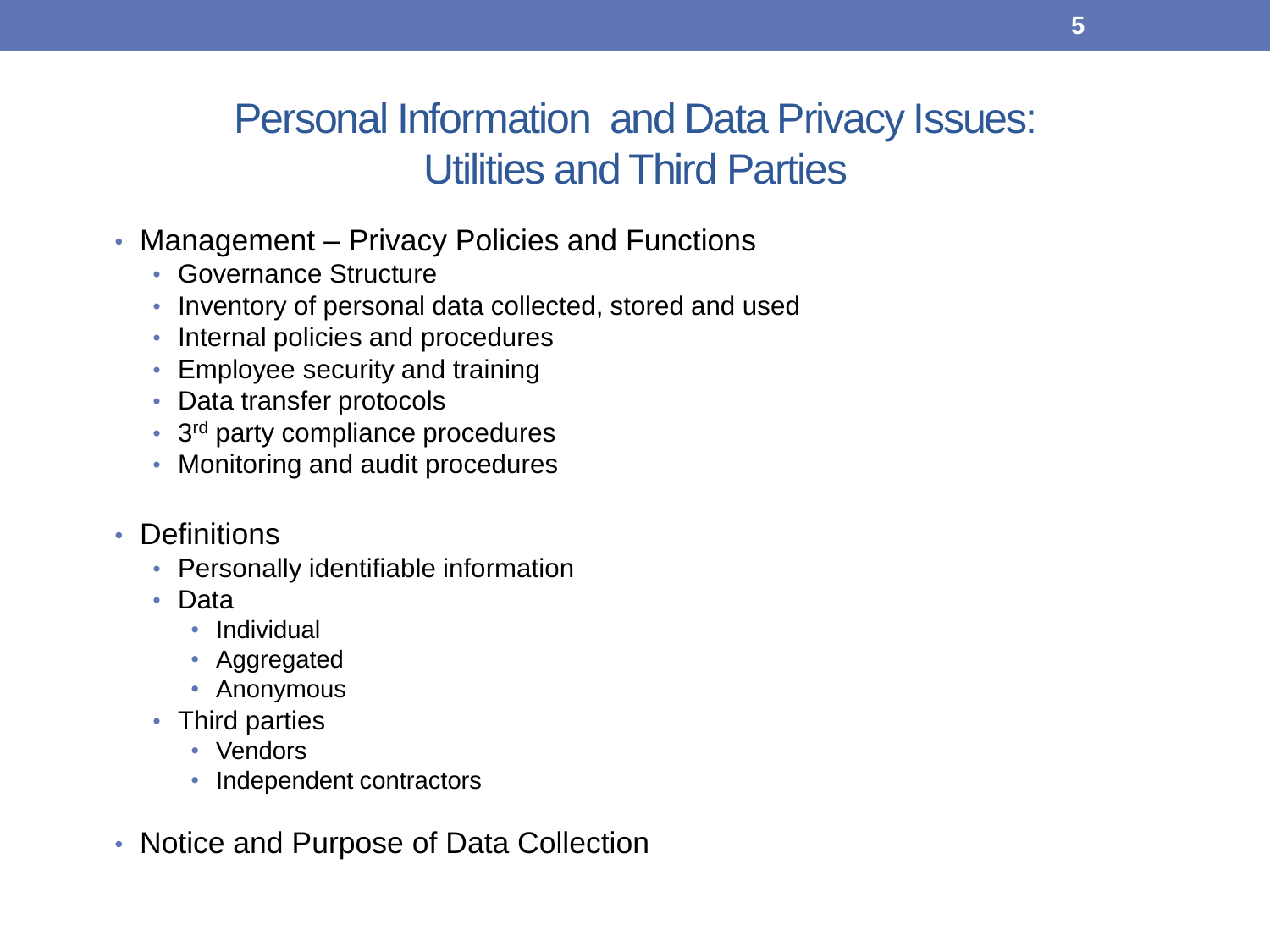#### Personal Information and Data Privacy Issues: Utilities and Third Parties

- Data collection
	- Scope
		- Necessary information
	- Granularity
- Data retention
	- Security safeguards
	- Time period
	- Disposal
- Customer Right to Access Own Data
	- Scope
	- Granularity
	- Form
	- Customer right to release to 3<sup>rd</sup> parties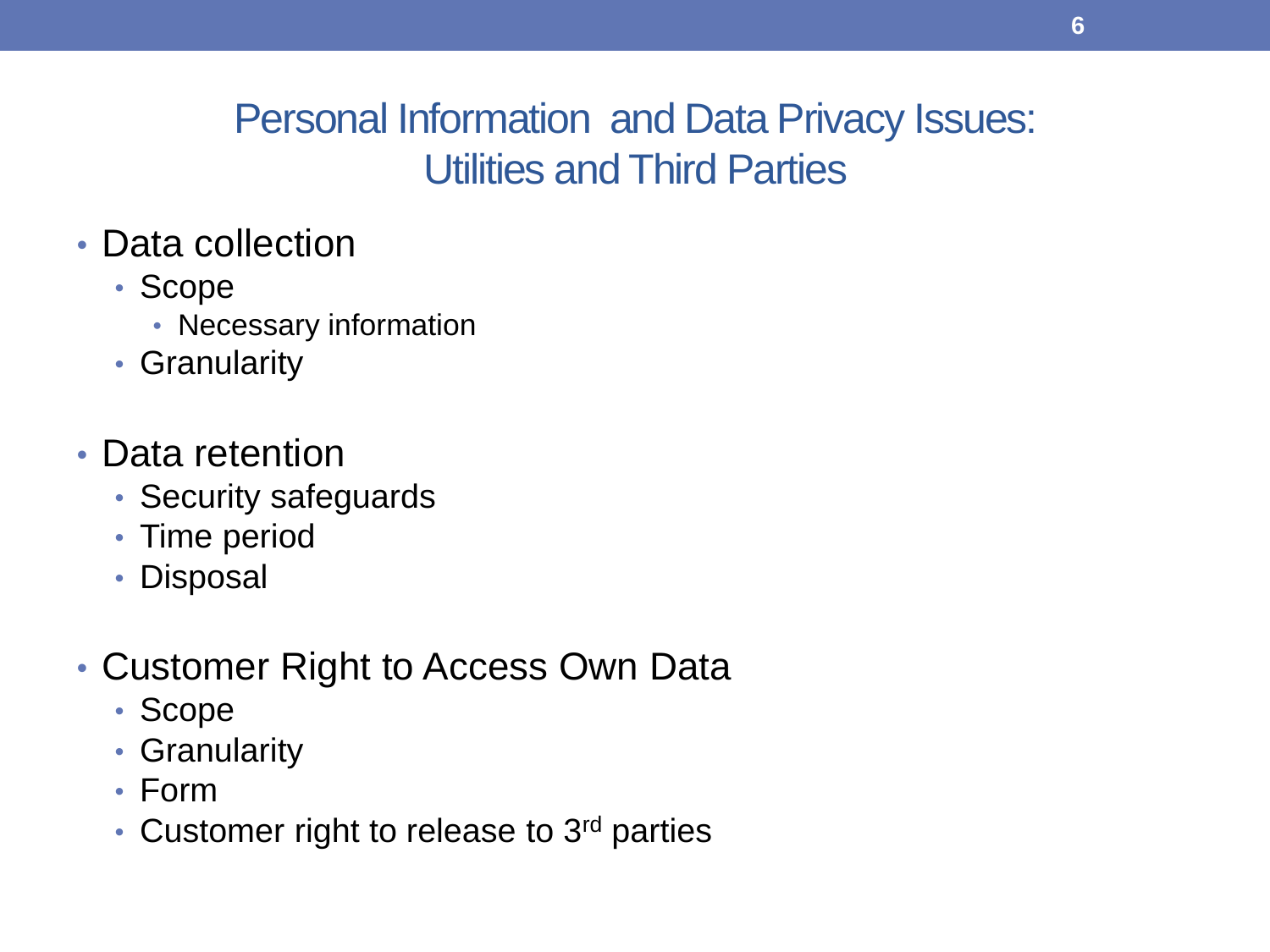#### Personal Information and Data Privacy Issues: Utilities and Third Parties

- Authorization Requirements for Disclosure of Information
	- When Is Customer Permission Needed?
		- Utility Contractors
		- Vendors
			- Competitive Energy Supplers
			- Energy efficiency and management; demand response; education
		- Research
			- Individual data
			- Anonymous data
			- Aggregated data
		- Customer-Initiated
			- Green Button
	- Method
		- Written
		- Electronic
	- Form
		- Affirmative consent (the opt-in v. opt-out issue)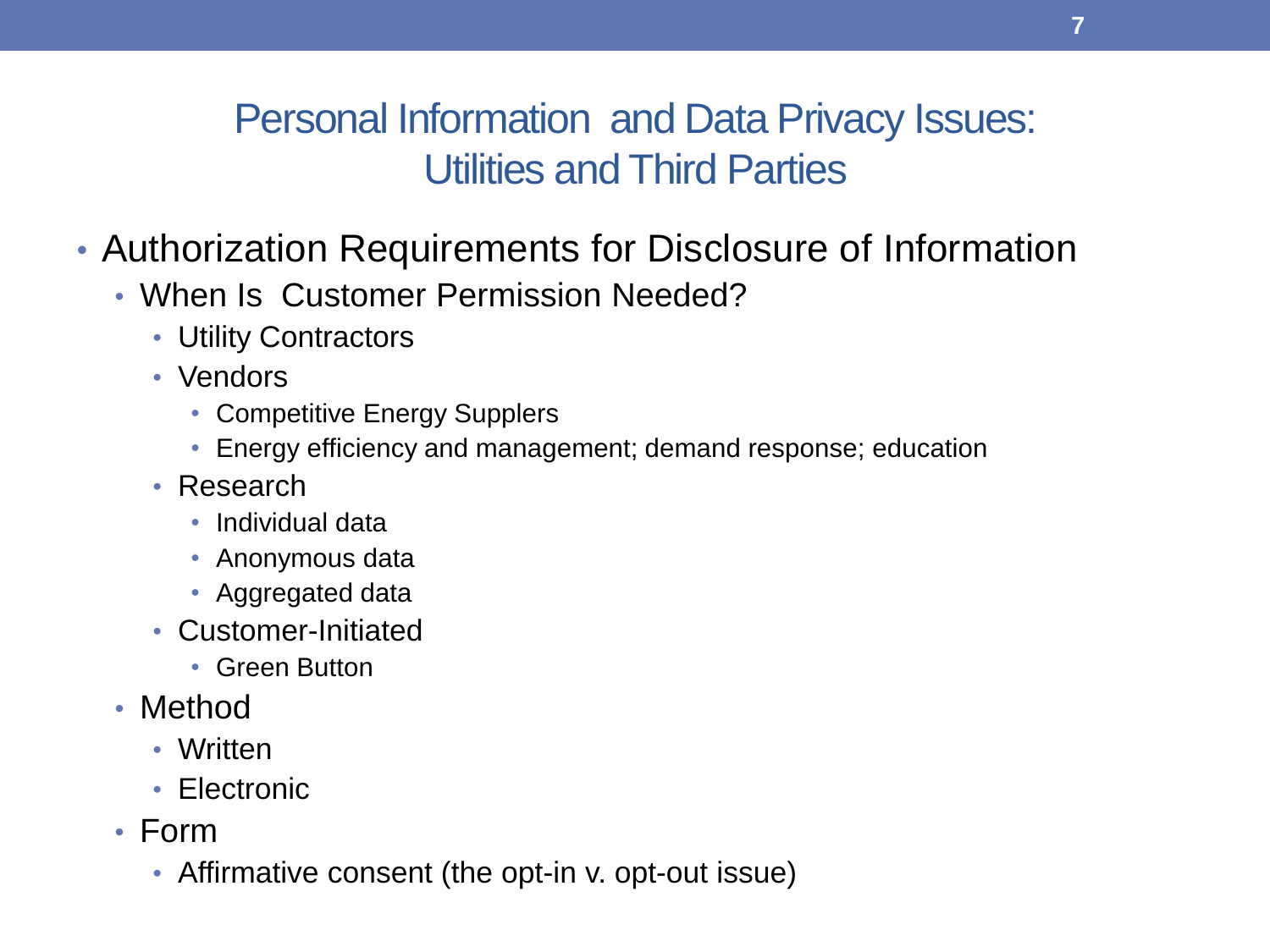#### Personal Information and Data Privacy Principles Utilities and Third Parties

- Disclosures on Data Sharing and Limitations on Data Use
	- Researchers
	- Government Agencies
		- Emergency management
		- Energy assistance and other programs
- Data security
- Laws and Protocols for handling security breaches
	- Disclosure of breaches
- Accuracy of customer data
- Customer complaint process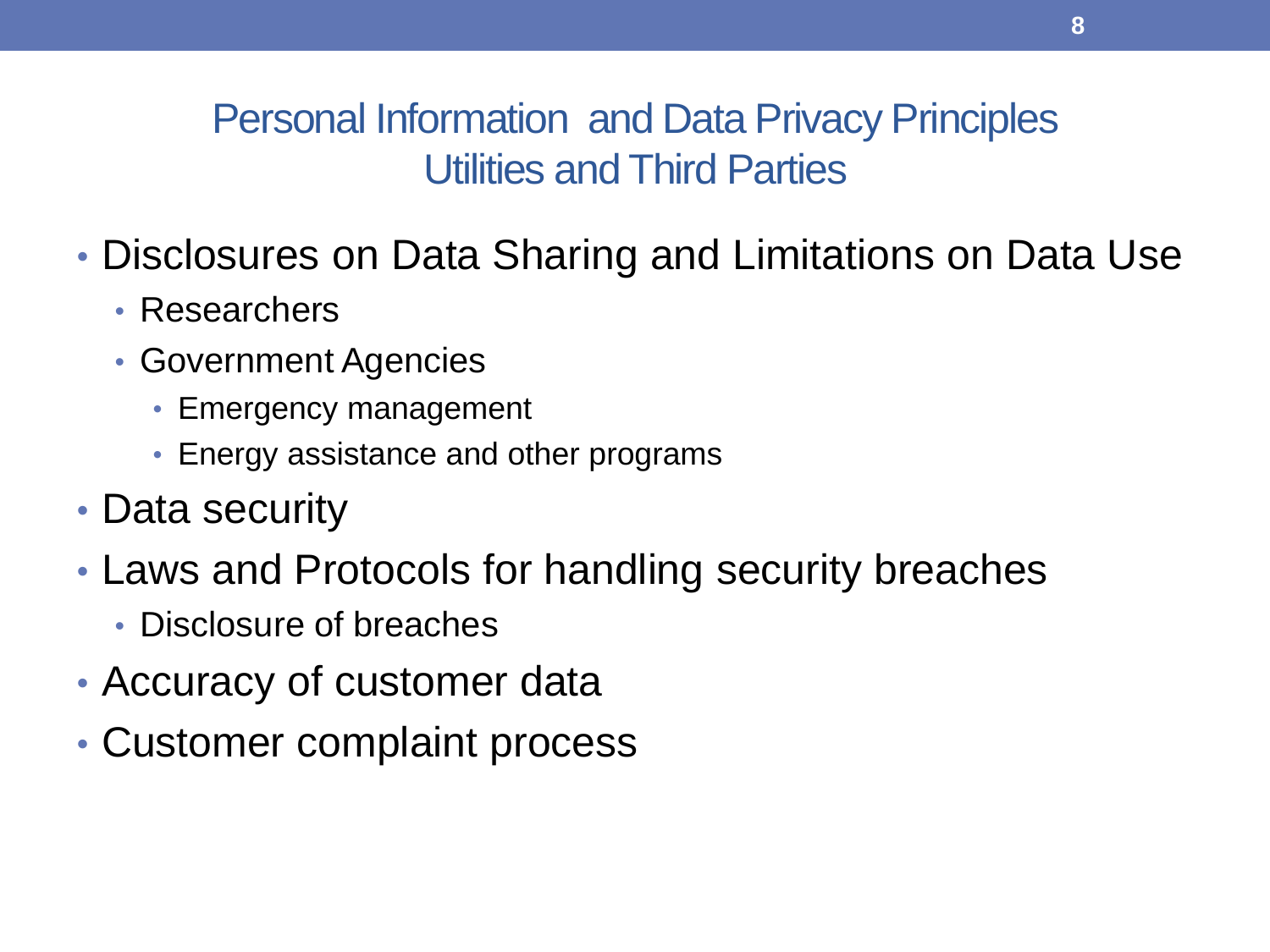#### Explicit customer information and data privacy rules should be established, followed and enforced

- Who should the privacy rules apply to?
	- Utilities
	- Third party vendors
- Who is responsible for establishing privacy rules?
	-

• Utilities → → → State legislatures and regulators

- Traditional non-disclosure rules
- New: California, Colorado and Oklahoma privacy laws (smart meter initiatives)
- Utility contractor requirements
- Third party vendors → → Federal/state law

**Voluntary Code of Conduct** 

- Who is responsible for enforcement action?
	- Utilities → State regulators
		- Non-compliance with law, regulations or orders
	- Third party vendors → → Federal/state agencies
		- FTC "unfair and deceptive practices" (Facebook settlement)
		- State Consumer Protection Acts "unfair and deceptive practices" (AG Google letter)
		- State Personal Information Laws and Data Breach Notice Requirements
- Questions:
	- Can the regulator hold the utility responsible for violations by the utility contractor?
	- Can the regulator hold the utility responsible for violations by the third party?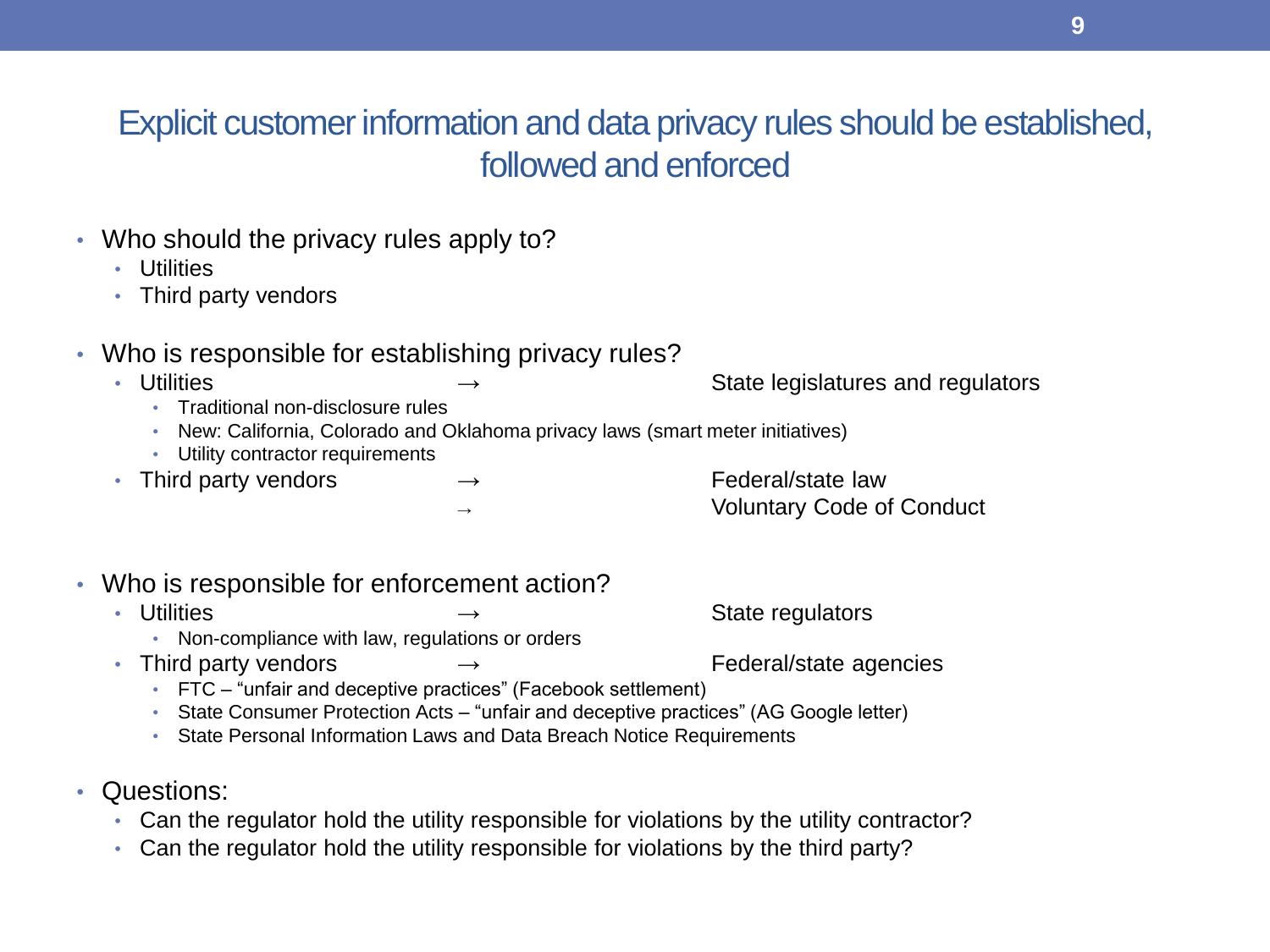### Smart Grid and Privacy Resources

- Vermont Law School Institute for Energy and the Environment: "Model Privacy Policy for Smart Grid Data"
- DOE: Federal Smart Grid Task Force Voluntary Code of Conduct Multi-stakeholder Process (Ongoing)
- SEEAction: "A Regulator's Privacy Guide to Third Party Data Access for Energy Efficiency" (December 18, 2012)
- Critical Consumer Issues Forum (CCIF:) "Grid Modernization Issues with a Focus on Consumers" (July 2011, p. 4)
- White House Report: "A Policy Framework for the 21<sup>st</sup> Century Grid: Enabling Our Secure Energy Future (June 2011, pp. 46-48)
- NRRI: "Smart Grid Data: Must There Be Conflict Between Energy Management and Consumer Privacy?" (December 2010)
- DOE Report on "Data Access and Privacy Issues Related to Smart Grid Technologies" (October 5, 2010)
- NASUCA, AARP et al.: "The Need for Essential Consumer Protections: Smart Metering and the Move to Time-Based Pricing" (August 2010, p. 19)
- NIST: "Guidelines for Smart Grid Cybersecurity: Vol. 2, Privacy and the Smart Grid" (August 2010)
- DOE Request for Information: Implementing the National Broadband Plan by Empowering Consumers and the Smart Grid: NASUCA Comments (July 12, 2010)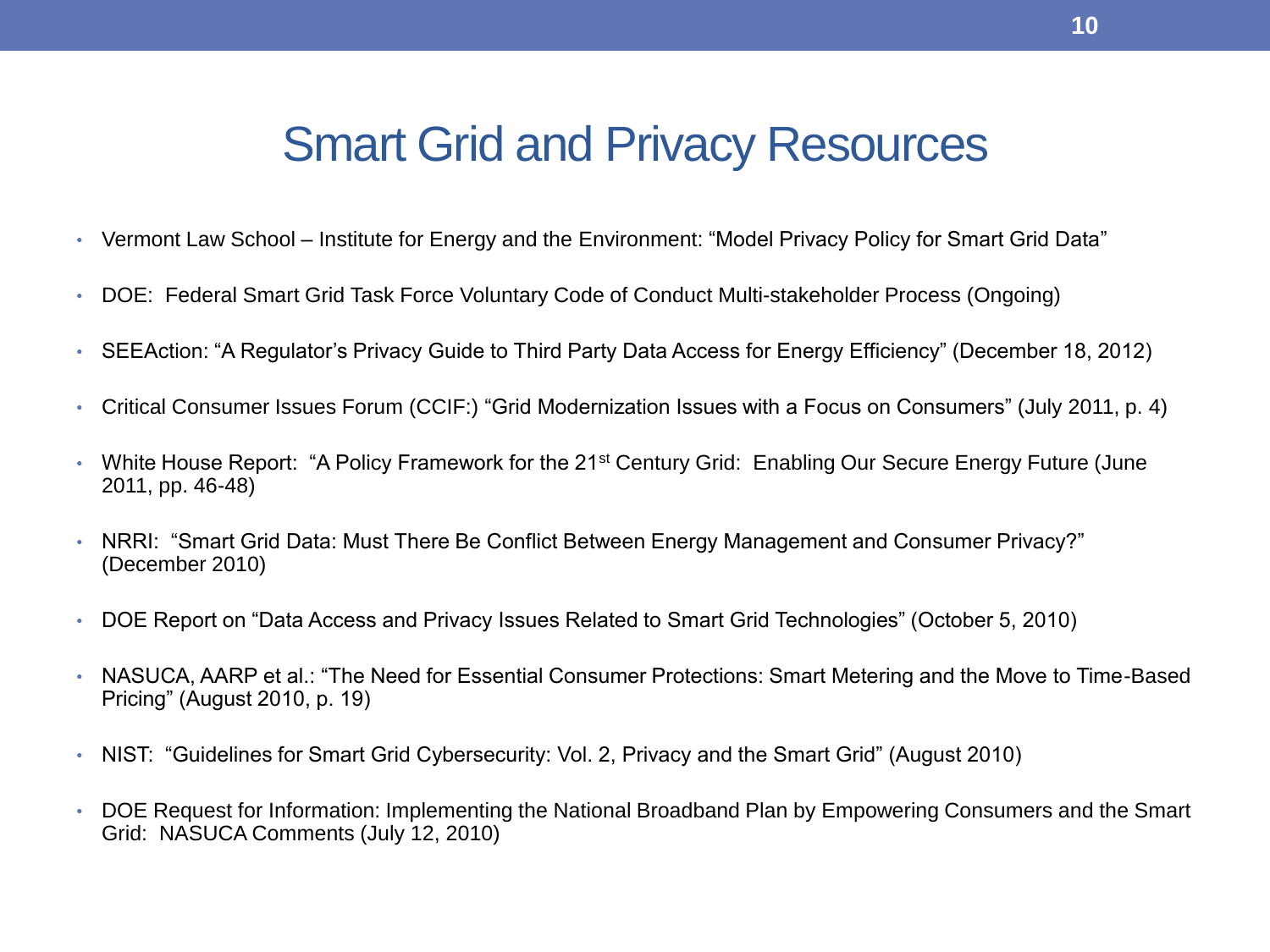## Smart Grid and Privacy Resources

- NARUC Resolutions on Smart Grid (2009 and 2010)
- NASUCA Resolutions on Smart Grid (2009-1 and 2009-3)
- NAESB REQ21: Third Party Access to Smart Meter Based Information
- TRUSTe: Trusted Smart Grid Seal Program [http://www.truste.com/consumer-privacy/TRUSTed-smart](http://www.truste.com/consumer-privacy/TRUSTed-smart-grid)[grid](http://www.truste.com/consumer-privacy/TRUSTed-smart-grid)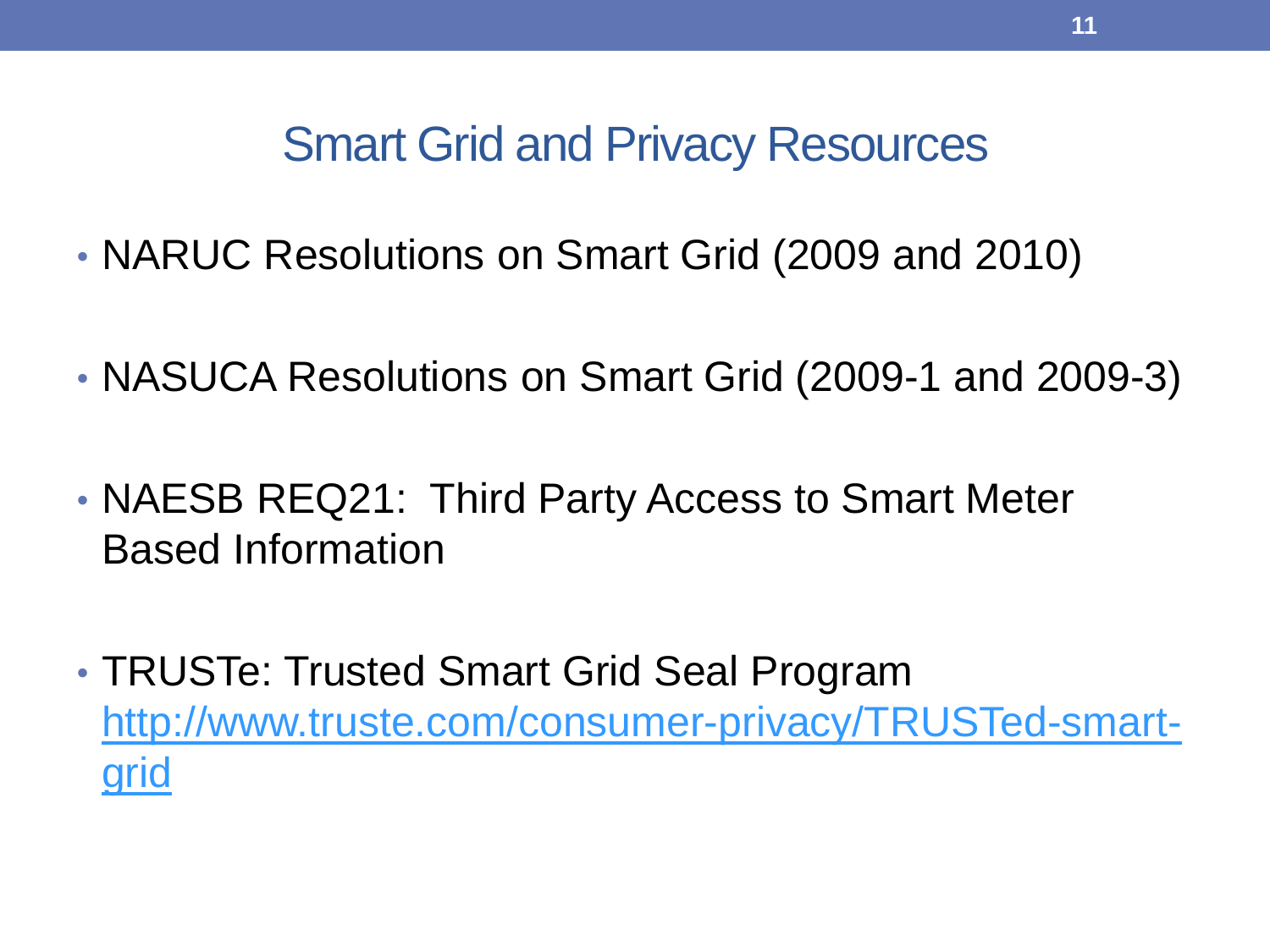# Other Privacy Resources

- FTC Report: "Protecting Consumer Privacy in an Era of Rapid Change" (March 2012)
- FTC Fair Information Practices (FIP)
- White House: "Consumer Data Privacy in a Networked World" (Consumer Privacy Bill of Rights) (February 2012)
	- <http://www.whitehouse.gov/sites/default/files/privacy-final.pdf>
- NAAG Presidential Initiative (MD AG Douglas Gansler): Privacy in the Digital Age
- Attorneys General February 22, 2012 letter to Google
	- [http://www.naag.org/assets/files/pdf/signons/20120222.Google%20Privacy](http://www.naag.org/assets/files/pdf/signons/20120222.Google Privacy Policy Final.pdf) [%20Policy%20Final.pdf](http://www.naag.org/assets/files/pdf/signons/20120222.Google Privacy Policy Final.pdf)